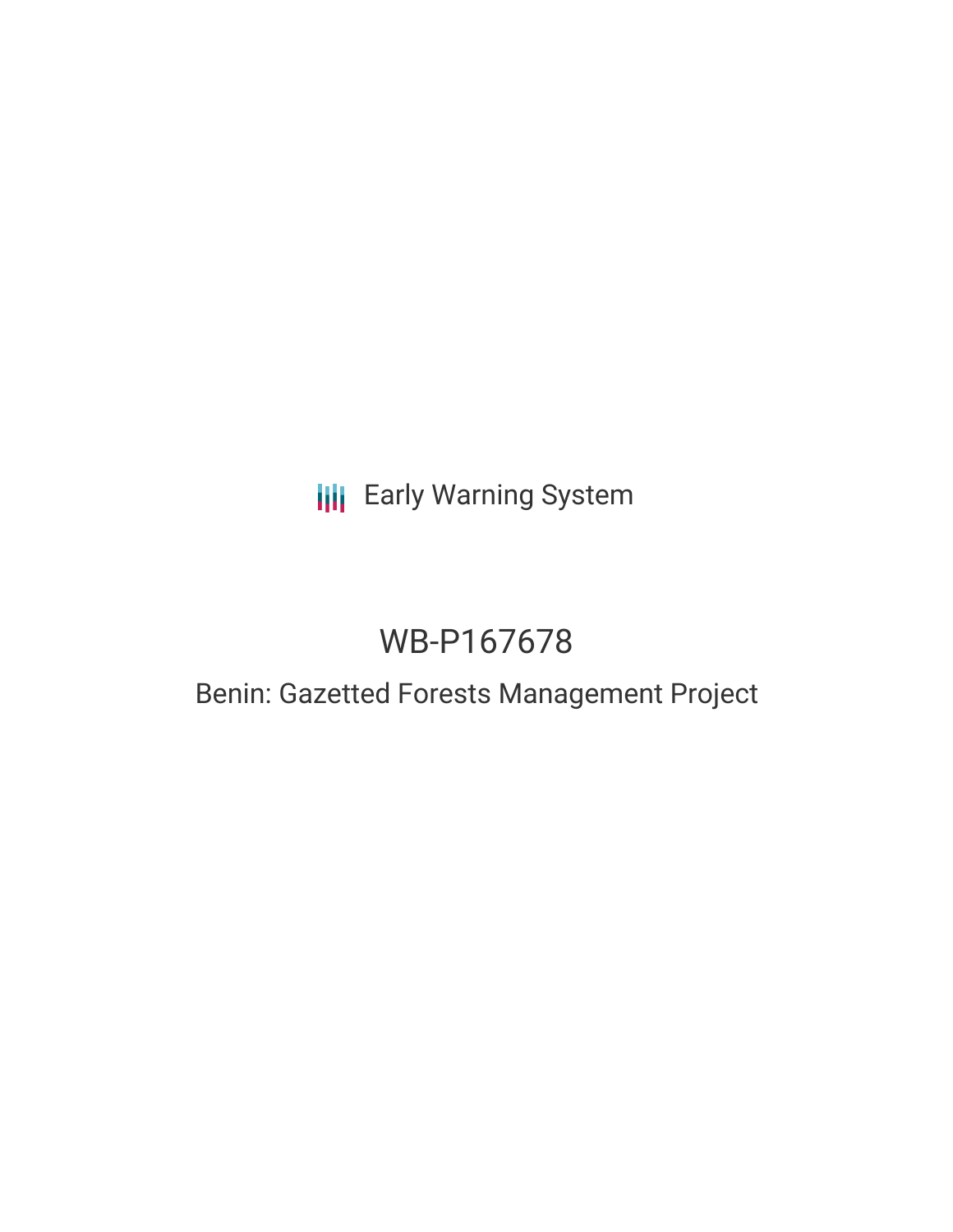

#### **Quick Facts**

| <b>Countries</b>               | Benin                    |
|--------------------------------|--------------------------|
| <b>Financial Institutions</b>  | World Bank (WB)          |
| <b>Status</b>                  | Proposed                 |
| <b>Bank Risk Rating</b>        | B                        |
| <b>Borrower</b>                | Government of Benin      |
| <b>Sectors</b>                 | Agriculture and Forestry |
| <b>Investment Amount (USD)</b> | \$20.00 million          |
| <b>Project Cost (USD)</b>      | \$20.00 million          |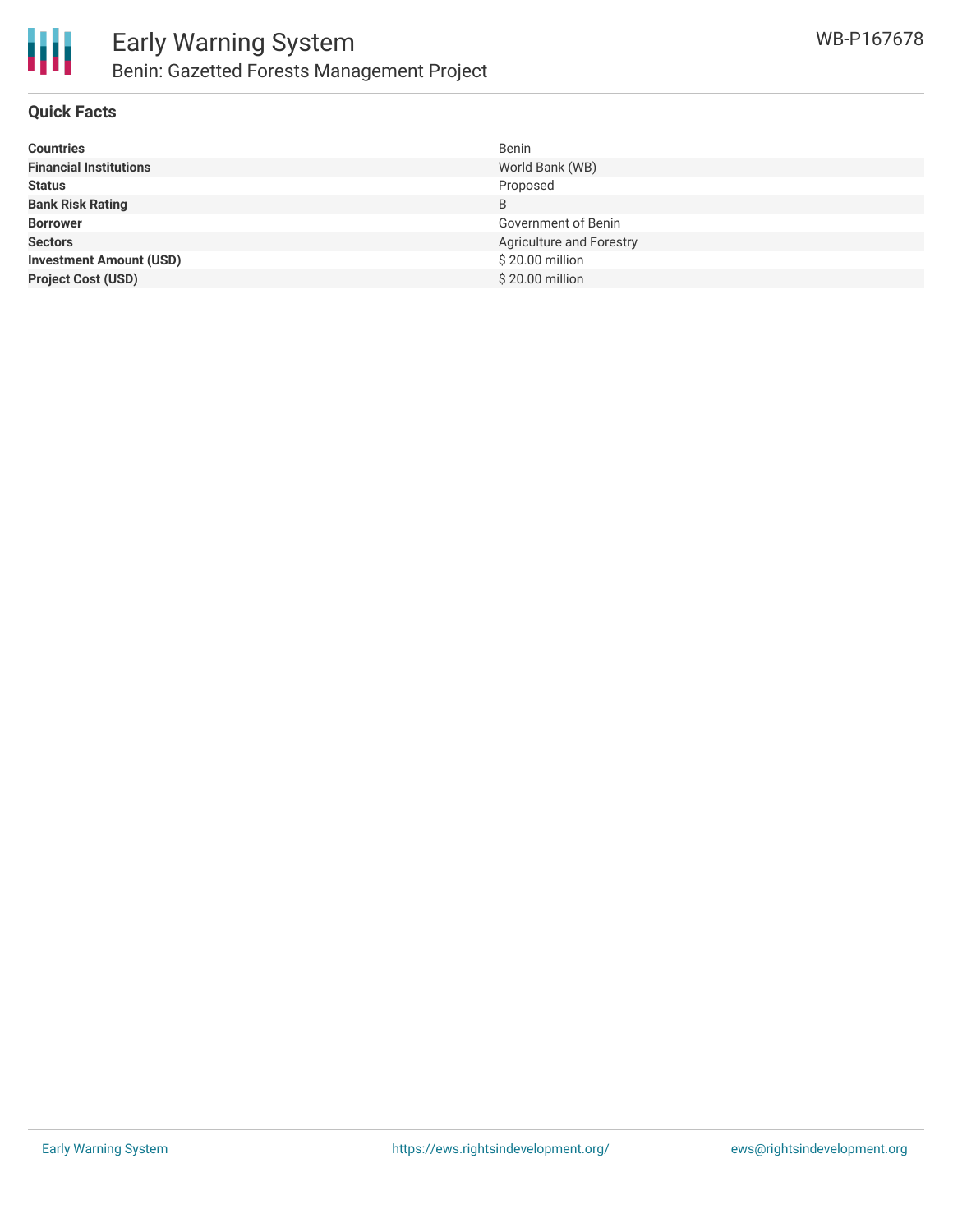

#### **Project Description**

No project information available at the time of disclosure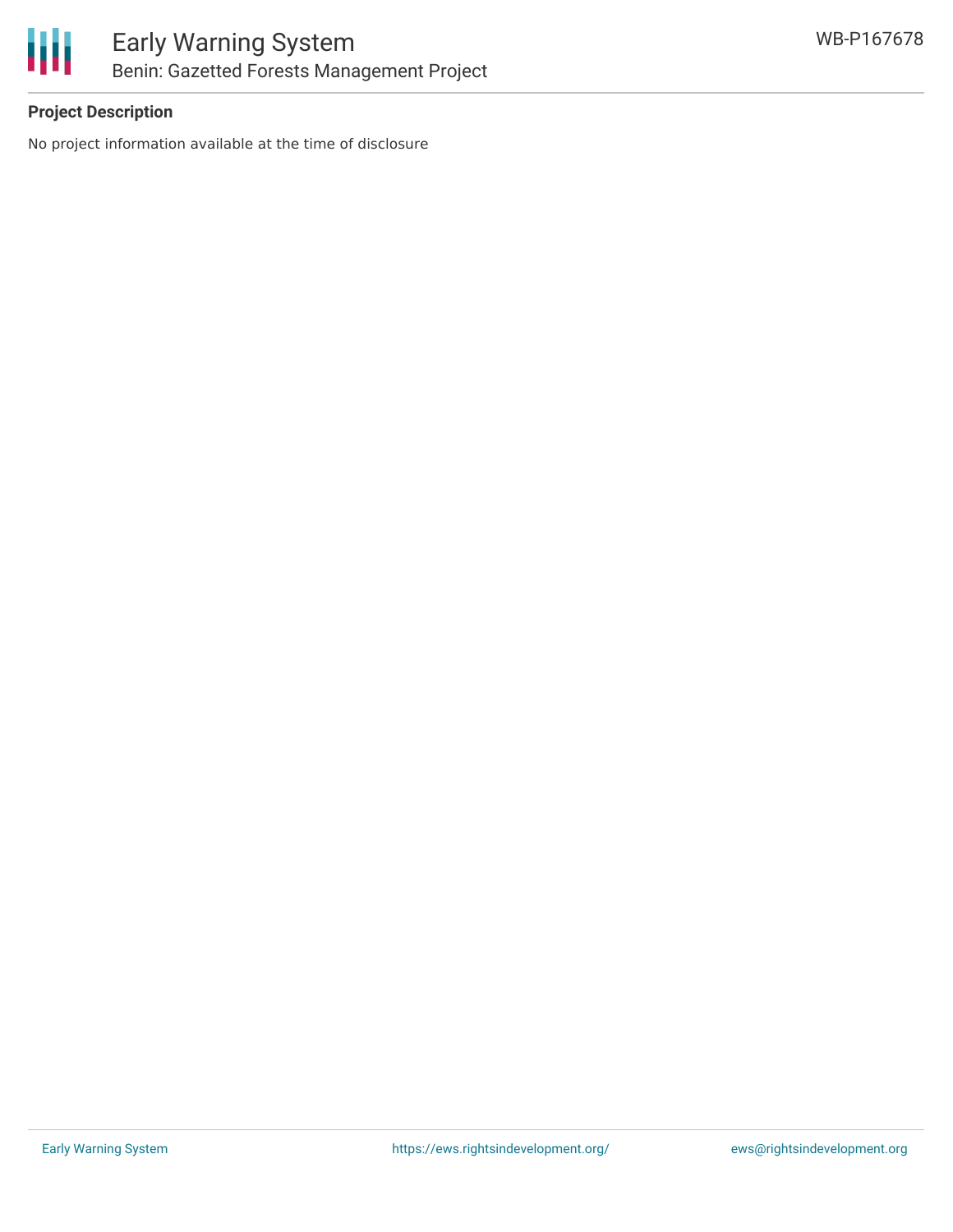

### Early Warning System Benin: Gazetted Forests Management Project

#### **Investment Description**

World Bank (WB)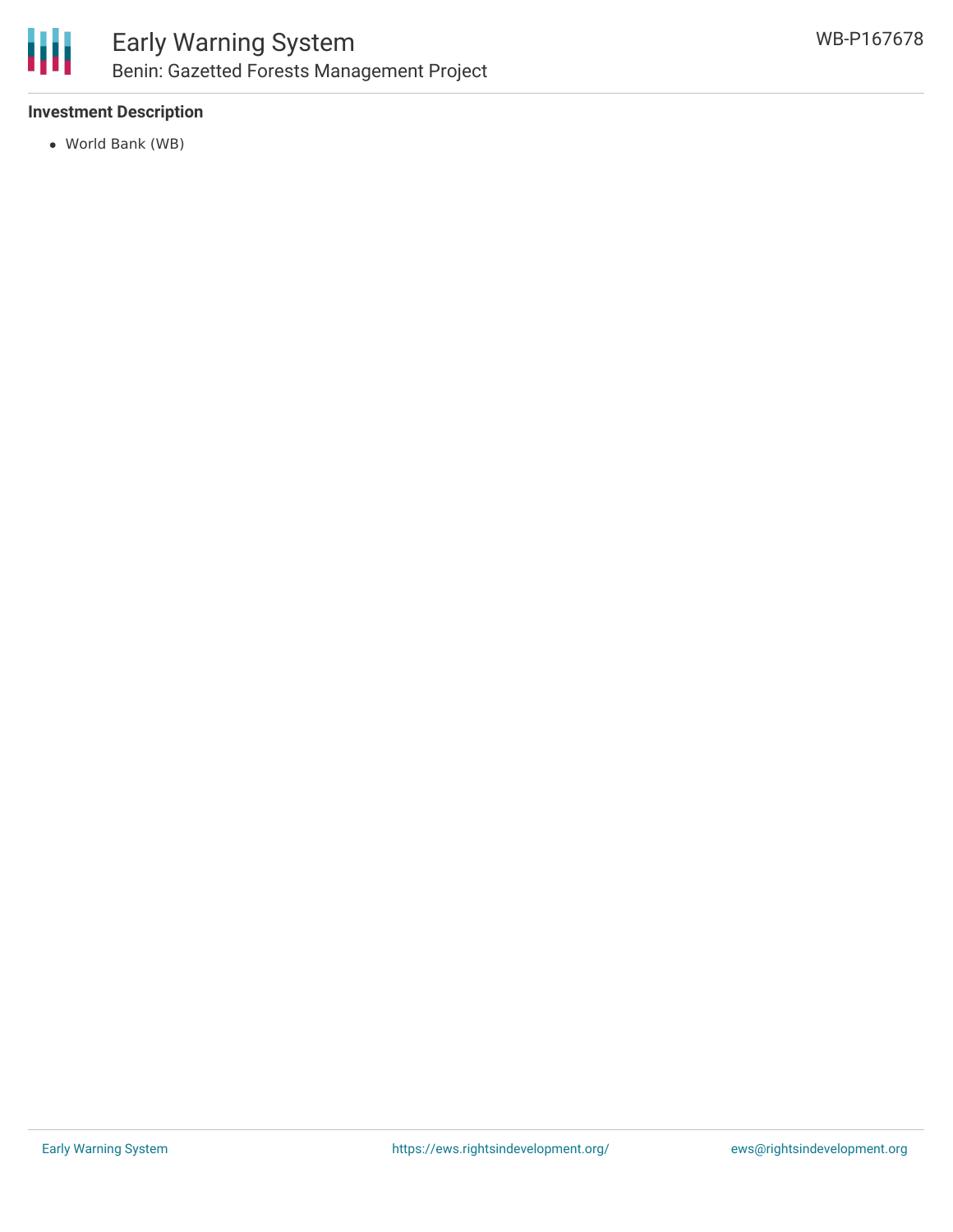#### **Contact Information**

No contact information provided at the time of disclosure

ACCOUNTABILITY MECHANISM OF WORLD BANK

The World Bank Inspection Panel is the independent complaint mechanism and fact-finding body for people who believe they are likely to be, or have been, adversely affected by a World Bank-financed project. If you submit a complaint to the Inspection Panel, they may investigate to assess whether the World Bank is following its own policies and procedures for preventing harm to people or the environment. You can contact the Inspection Panel or submit a complaint by emailing ipanel@worldbank.org. You can learn more about the Inspection Panel and how to file a complaint at: http://ewebapps.worldbank.org/apps/ip/Pages/Home.aspx.